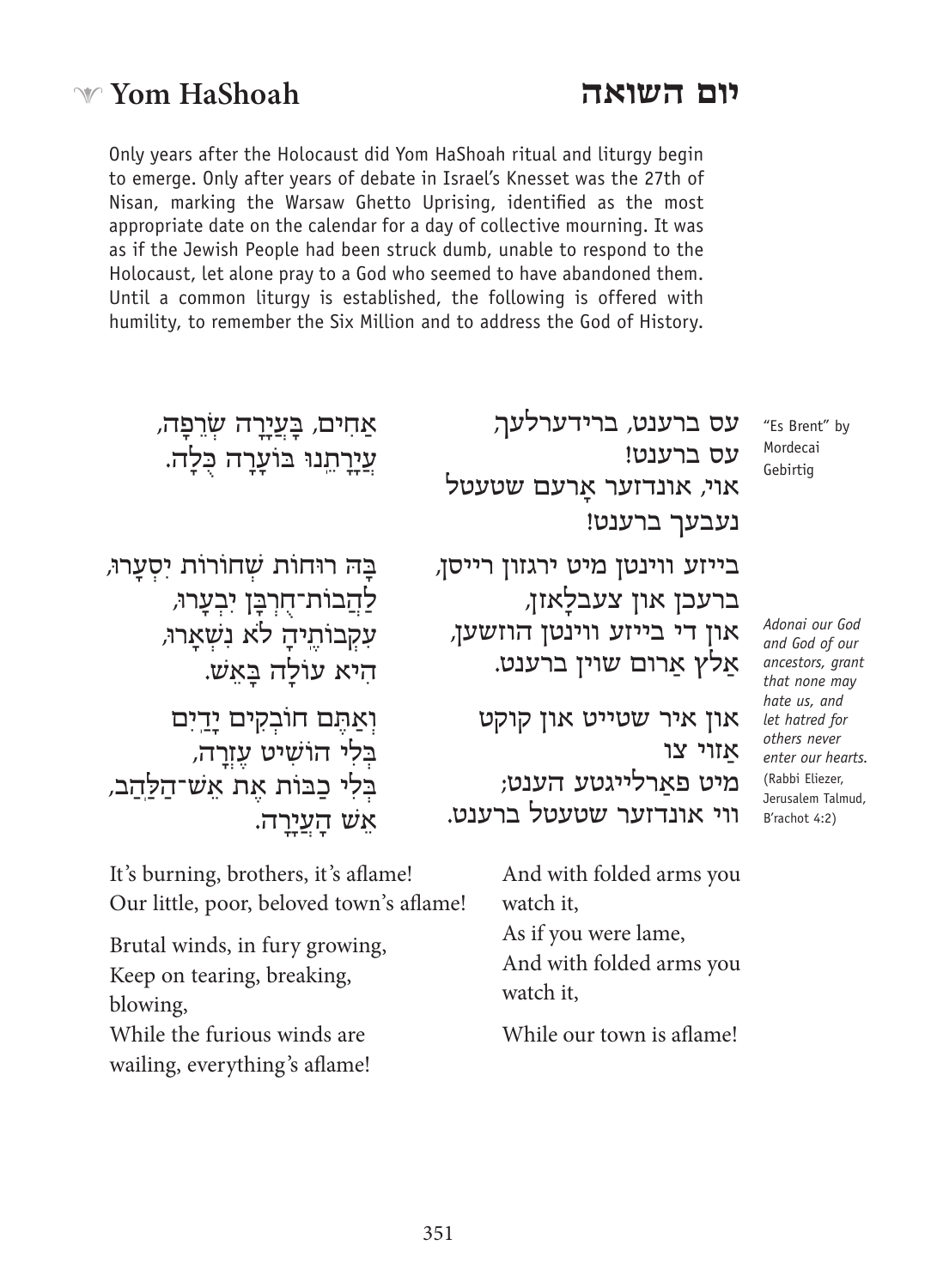All peoples have suffered cruelty, and we weep with them, too.

But this day we think especially of the pain suffered by the House of Israel. Exile and oppression, expulsion and ghettos, pogroms and death camps: the agony of our people numbs the mind and turns the heart to stone.

We can only wonder at the fortitude of our forebears who said, not once but many times: "Though You slay me, I will yet trust in You." And we can only pray to be blessed with a measure of the faith that enabled them to remain true to God and Torah, even when the Eternal One seemed remote from them, and life itself might have lost all meaning.

From Job 13:15a

| A voice is heard in Ramah,<br>lamentation and bitter weeping!                                                                                  | קול ברמה נשמע,<br>נְהִי בְכִי תַמְרוּרִים!                                                                  | Jeremiah 31:14        |
|------------------------------------------------------------------------------------------------------------------------------------------------|-------------------------------------------------------------------------------------------------------------|-----------------------|
| Rachel is weeping for her children,<br>refusing to be comforted for them,<br>for they are no more.                                             | רַחֵל מִבַּכַּה עַל־בַּנֵיהַ, מֵאֲנָה<br>לְהִנָּחֵם עַל־בַּנֵיהַ, כִּי אֵינֵנּוּ:                           |                       |
| Is it nothing to you, all you<br>who pass along the road?                                                                                      | לא אַלֵיכֵם, כָּל־עֹבְרֵי דֵרֵךְ?                                                                           | Lamentations<br>1:12a |
| Look and see: is there any pain<br>like that which has befallen me?                                                                            | הַבִּיטוּ וּרְאוּ אִם־יָשׁ מַכְאוֹב<br>כמכאבי אַשֶר עולַל לי?                                               |                       |
| To what shall I liken you, how to<br>comfort you, O innocent daughter<br>of Zion? Truly, your ruin is as vast<br>as the sea! Who can heal you? | מַה אַשְׁוֵה־לַךְ וַ <u>אֲנַח</u> ָמֵךְ,<br>בתולת בת־ציון? כי־גדול<br>כַּיַּם שִׁבְרֵךְ, מִי יִרְפַּא־לַךְ? | Lamentations<br>2:13  |
| How long, O God?<br>Will we be forgotten forever? How<br>long will Your face be hidden from us?                                                | עַר־אֲנָה, יְהוַׂה?<br>הִשְׁבָּחֵנִי נֵצֲחֹ? עַד־אַנַה<br>הַסְהִיר אֶת פָּנֶיךָ מִמֶּנִּי?                  | Psalm 13:2            |
| All this has befallen us, yet we have<br>not forgotten You, nor have we been<br>false to Your covenant.                                        | כל־זאת באַתנו ולא<br>שכחנור, ולא־שַקַרנוּ<br>בִּבְרִיחֵךָ:                                                  | Psalm 44:18           |
| It is for Your sake that we have been<br>slain all the day long, and accounted<br>as sheep for the slaughter.                                  | כִּי־עָלֶיךָ הֹרֵגְנוּ כָל־הַיּוֹם,<br>נֵחִשֲבִנוּ כִּצֹאן טִבְחָה:                                         | Psalm 44:23           |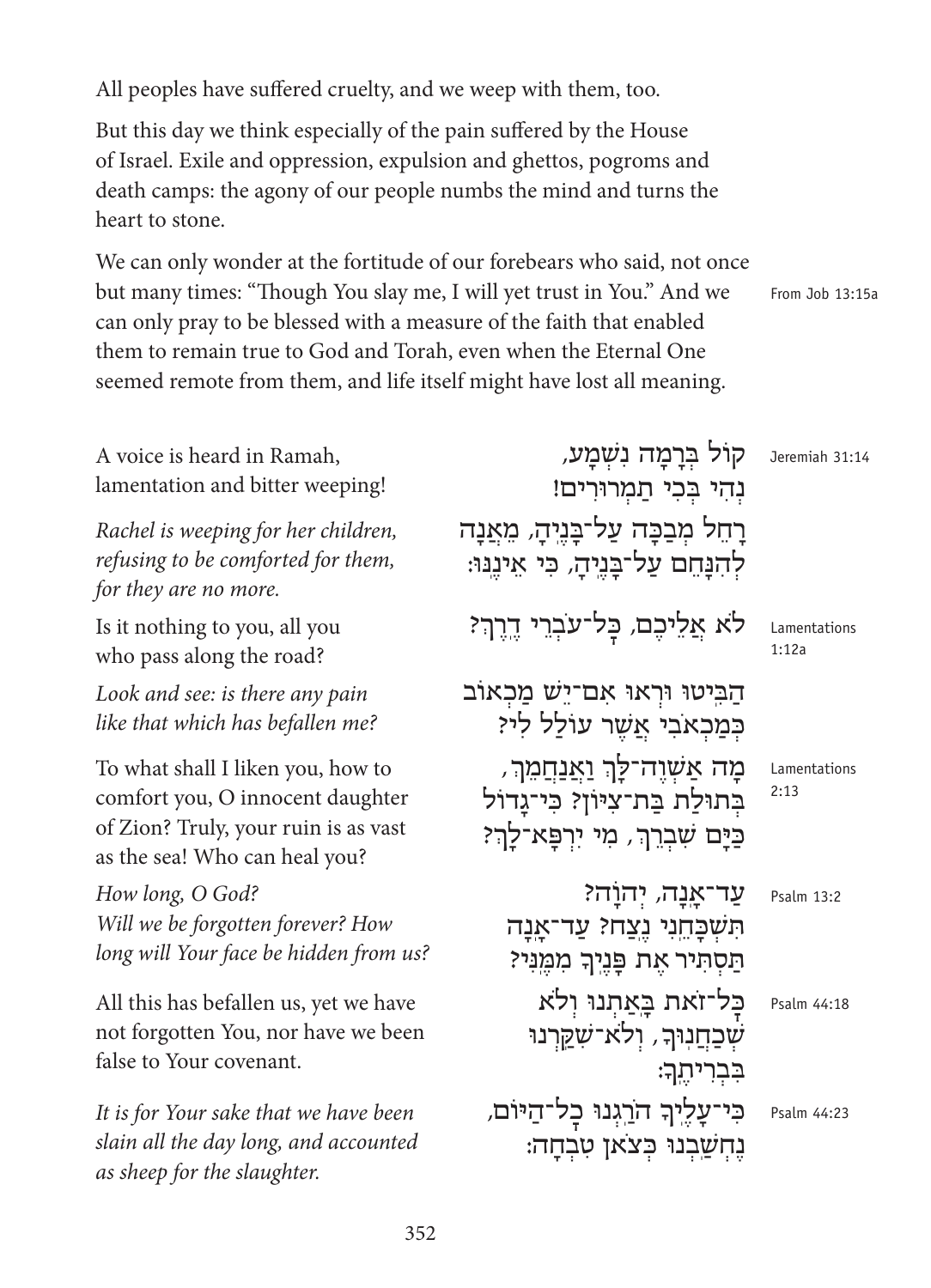And there was silence! How many stood aside, mute and callous, forgetting the Divine command: "You shall not stand idly by while your neighbour bleeds!"

*For the sin of silence, For the sin of indifference,* For the secret complicity of the neutral. *For the closing of borders,* For the washing of hands, *For the crime of indifference. For the sin of silence, For the closing of borders—* 

Adonai, You see it: You see that none comes to help, none to intervene. Only the winds come to carry our dust to the four corners of the earth.

יְשַׂמְתִּי אֶת־זַרְעֲךָ כַּעְ<u>פ</u>ִר הָאָרֶץ. מַה עֲפַר הַאַרֵץ? מִסּוֹף הַעוֹלַם יִ<br>וְעַד סוֹפוֹ, כָּךְ בָּנֶיְךָ יִהְיוּ מְפְזָרִים מִסּוֹף הָעוֹלַם וֹעד סוֹפוֹ. וּמַה עֲפַר הַאַרֶץ? אִינוֹ מִתְבָרֵךְ אֶלָא בַּמַּיִם*,* אַף יִשְׂרַאֵל אֵינַן מִתְבַּרְכִים ּ אֶ לָ א בִּ זְכוּת הַ תוֹ רָ ה, שׁנמשלה למים. "And I shall make your descendants as the dust of the earth." *As dust of the earth extends from one end of the world to the other, so will your children be scattered from one end of the world to the other.* As the dust of the earth can be blessed only through water, so too can Israel only be blessed through the Torah, which is to the thirsty soul what water is to the body. Genesis 13:16 Midrash Genesis Rabbah 41:9

"for the sin of silence"

If a flame has fallen among the cedars What will the wall moss say? If danger lies in wait for those who sleep What will they who watch in silence say? If the weary are dying to sit down What will they who go on standing up say? If in Oran plaque has broken out What will distant neighbours say? If the hand is writing on the walls What will they who have the last laugh say? If even the innocent are scourged What will they who cling to God say? If the woman in love has wept into her pillow What will the ancient ballads say? If judgment pierces the mountains What will the skeptics say? If in the street darkness breathes What will the glowing candles say? (Hayim Gouri)

 *destroys Whoever*  $a$  single life, *it is as if that has person* destroyed an entire world. And whoever  *single a saves life*, *it is as if* that person has saved an entire world. (Mishnah Sanhedrin 4:5)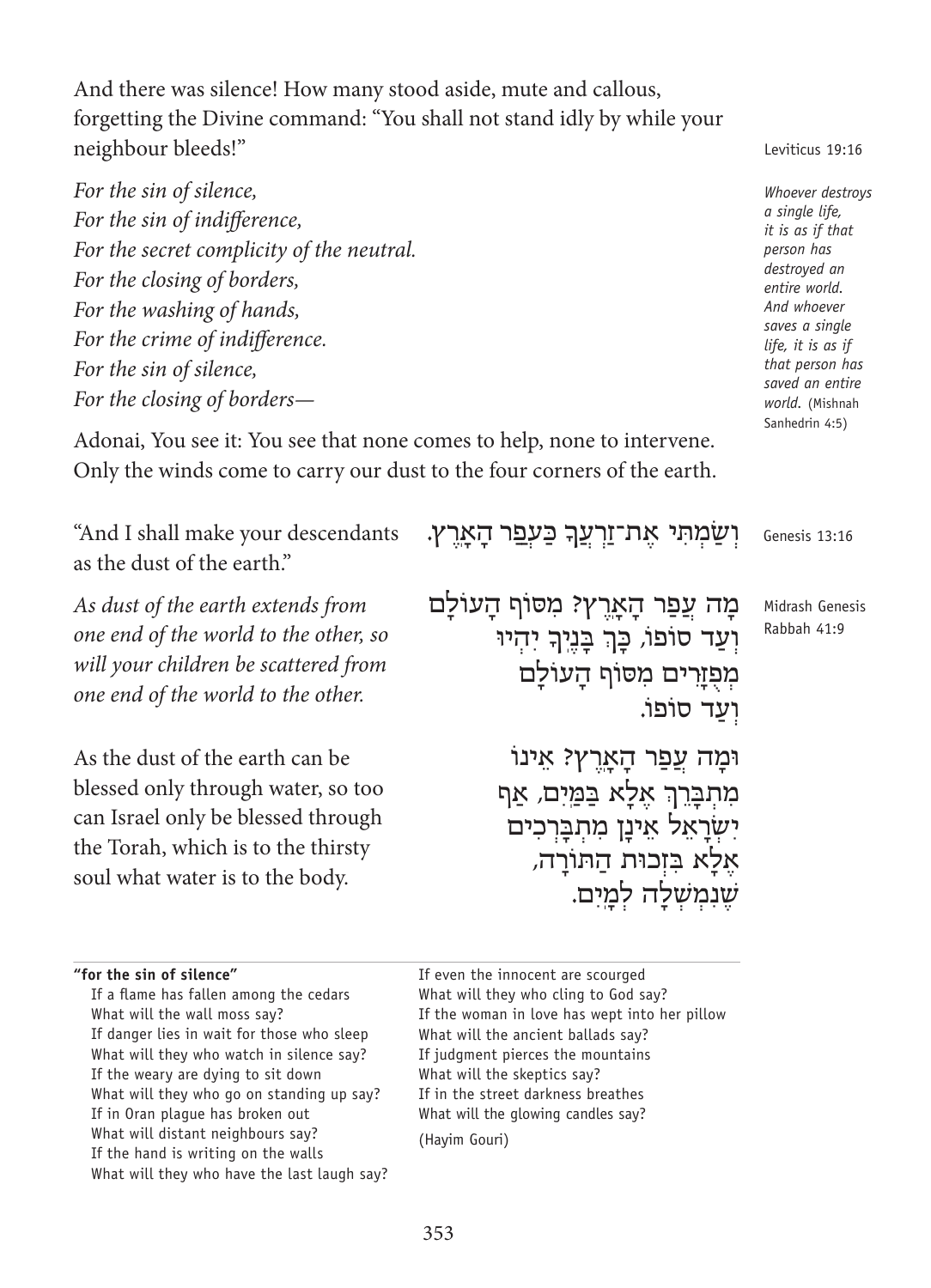And as dust is made to be trampled *upon, so too will Your children be made for kingdoms to trample upon.* 

And as dust wears away vessels of metal, but itself endures forever, so it is with Israel. All your enemies will come to nothing, but the People Israel will endure.

Under the Polish green trees, no more at play Moishelach, .Shloimelach No more at play Sorele and Leahle. Not in the grass and not in the snow.

No longer are heard the voices of Jewish children, of the mischievous Motelach and Shimelach, whose bodies contort as they practise their tricks and heroics.

וּמֵה עַפַר? עַשׂוּי דַיִשׁ, אַף בָּנֶיךָ עֲשׂוּיִין <u>ד</u>ִישׁ למלכוּיוֹת. ּוּמֶה עָפָר? מְבַלֶּה אֶת כְּלֵי מתכות והוּא קיִם לִעוֹלַם, כָּךְ יִשְׂרָאֵל. כָּל עוֹבְדֵי כוֹכַבְים בְּטֵלִים, וְהֵם קַיַּמִים.

אונטער די פּ וילישע גרינינקע ביימעלעך שפּ ילן זיך מער ניט קיין משה'לעך, שלמה'לעך, שפּ ילן זיך מער ניט קיין שרה'לעך, לאה'לעך, ניט אויף קיין גרעזעלעך, ניט אויף קיין שנייעלעך. ס'הילכן שוין מער ניט די יידישע שטימעלעך, פון די קונדסימ'לעך, מאַטעלעך, שימעלעך, מיט די צעקרעלטע, צעדראַ פּ עטע צורה'לעך, פונעם באווייזן וואונדיירים און גבורה'לעך.

"Moishelach, Shloimelach" by J. Papiernikow, lyricist: Israel Alter, composer

 endures itself but ("**ּ וְ הו ּ א קַ י ָ ם לְ עוֹ לָ ם** forever") Master of the Universe: You are doing much to make me desert my faith. But I assure You that-even against the will of... Heaven, a Jew I am and a Jew I shall remain. And neither the sufferings that You

have brought upon me, nor that which You shall yet bring upon me, will be of any avail. (Hebrew prayer of a Jew exiled from Spain in 1492 after he was "put ashore in some uninhabited place," and witnessed the deaths of his wife and two children)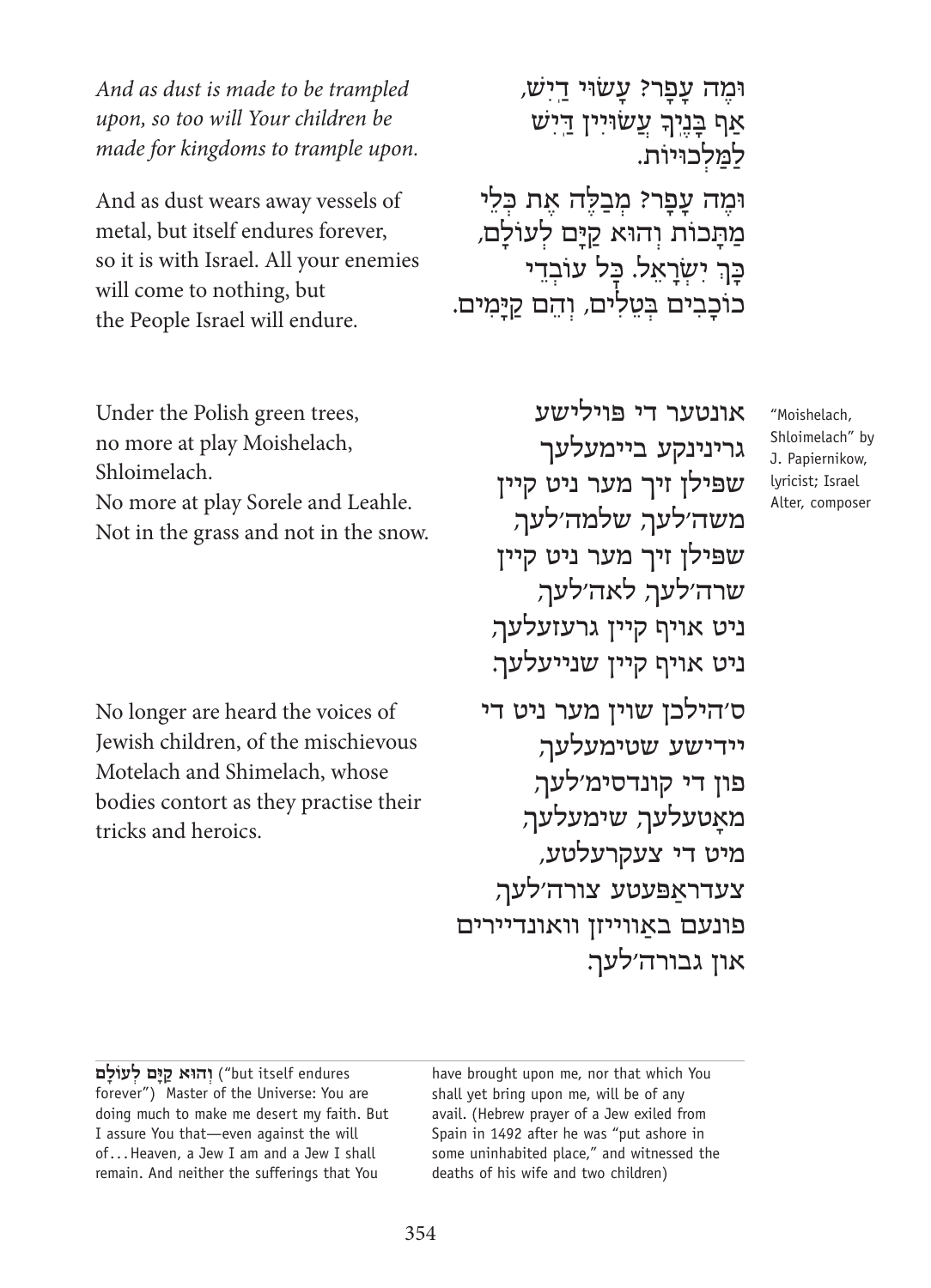Now the little Polish trees are mourning. Jewish homes are dead. The streets are dead, their houses destroyed. Some children hide there now like mice.

Jewish children with wide black eyes, shrouded in darkness. Eyes full of fear of the impact of the catastrophe.

ס'טרויערן אַ צינד, די פּ וילישע ביימעלעך. טויט זענען יידישע היימען און היימעלעך, טויט זענען געסעלעך, חרוב די הייזעלעך— וואו עס פארשטעקן זיך קינדער, ווי מייזעלעך. יידישע קינדער מיט גרויסע אויגעלעך, שוואַרצע אַזוי ווי מיט חושך פארצויגענע, אויגעלעך פולע, מיט פּחד פאַ רלאָ פענע, אונטער דעם אומגליק דעם ברוינעם געטראָ פענע.

| מיט פחד פאַרלאַפענע ("fear of the impact ") | Around You the stars go dark.                 |
|---------------------------------------------|-----------------------------------------------|
| Without Jews, no Jewish God.                | Our memory of You, obscured.                  |
| If, God forbid, we should quit              | Soon Your reign will close.                   |
| this world, Your poor tent's light          | Where Jews sowed,                             |
| would out.                                  | a scorched waste.                             |
| Abraham knew You in a cloud:                | Who will dream You?                           |
| since then, You are the flame               | Remember You?                                 |
| of our face, the rays                       | Deny You?                                     |
| our eyes blaze,                             | Yearn after You?                              |
| our likeness                                | Who will flee You,                            |
| whom we formed:                             | only to return                                |
| in every land and town                      | over a bridge of longing?                     |
| a stranger.                                 | No end to night                               |
| Shattered Jewish skulls,                    | for an extinguished people.                   |
| shards of the divine,                       | Heaven and earth, wiped out.                  |
| smashed, shamed pots-                       | Your tent void of light.                      |
| these were Your light-bearing vessels,      | Flicker of the Jews' last hour.               |
| Your tanqibles,                             | Soon, Jewish God,                             |
| Your portents of miracle!                   | Your eclipse.                                 |
| Now count these heads                       | (Jacob Glatstein, translated from the Yiddish |
| by the millions dead.                       | by Cynthia Ozick)                             |
|                                             |                                               |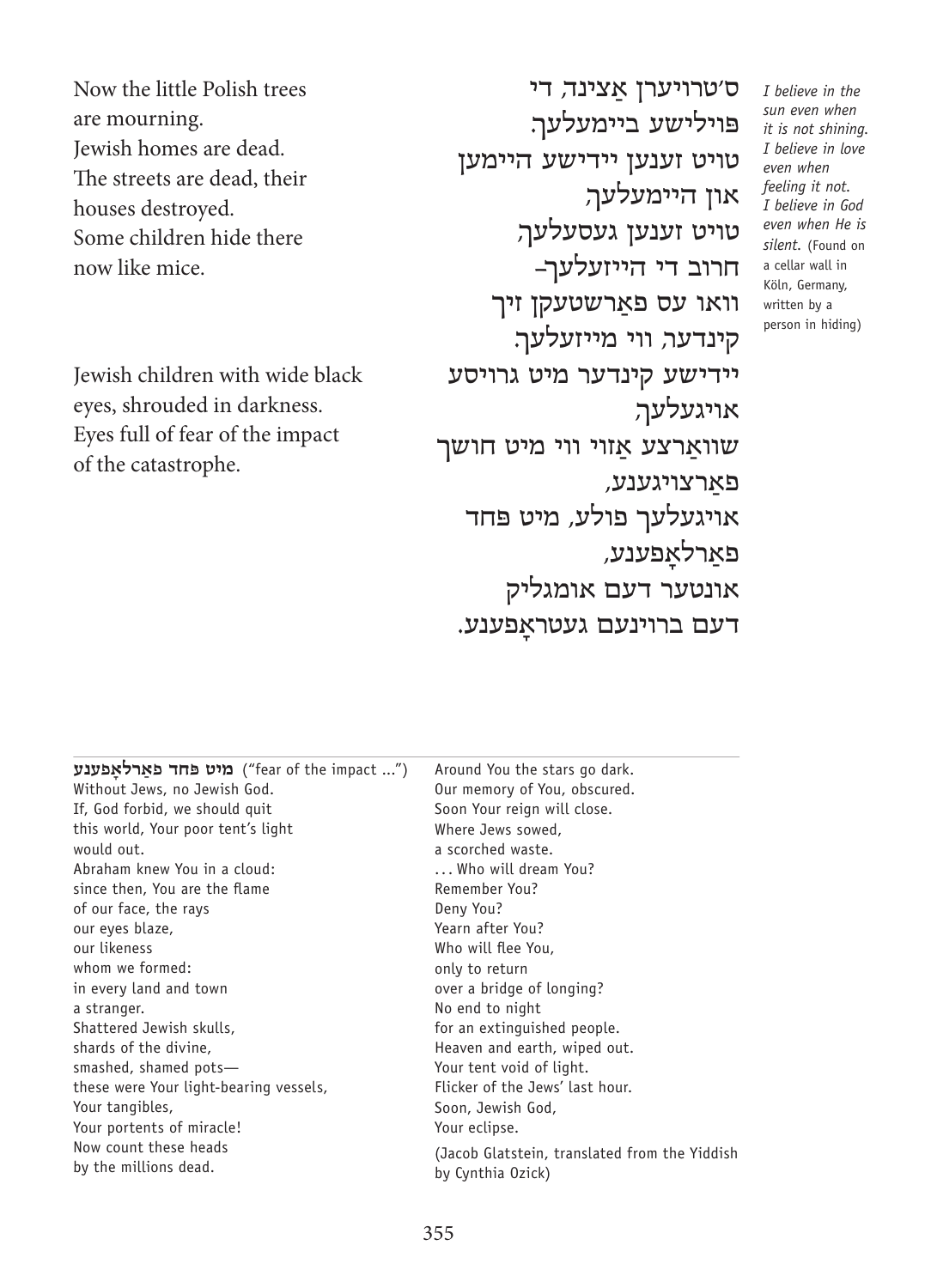In the presence of eyes which witnessed the slaughter, which saw the oppression the heart could not bear. and as witness the heart that once taught compassion, until the days came to pass that crushed human feeling, I have taken an oath: To remember it all. to remember, not once to forget! Forget not one thing to the last generation when degradation shall cease, to the last, to its ending, when the rod of instruction shall have come to conclusion. An oath: Not in vain passed over the night of the terror. An oath: No morning shall see me at flesh-pots again. An oath: Lest from this we learned .nothing

על דעת עיני שֵׁרָאוּ אֶת הַשָּׁכוֹל וְ עֲמְסוּ זְעֲקוֹת על לבי השחוֹח, על דעת רחמי שֵׁהוֹרוּנִי למחל, עַד בַּאוּ יַמִים שׁ אַיְמוּ מלסלח, ּ נַדֵרְתִּי הַנֵּדֶר: לִזְכֹּר אֶת הַכֹּל. לזכּר–ודבר לֹא לֹשכּח. דִּבְר לֹא לֹשְׁכַח-עַד דוֹר עשׂירי, .<br>עַד שך עֶלְבּוֹנַי*,* ּ עַד כַּלָּם, עַד כַּלָּהַם, עֲדֵי יִכְלוּ כָּל שְׁבְטֵי מוּסַרִי. קוֹנַם אִם לַרִיק יעבֹר ליל הזעם, קוֹנַם אִם לַבֹּקֶר אַחזֹר לסוּרי וּמְאוּם לֹא אַלְמִד גם הפעם.

"A Vow" by Avraham Shlonsky, translated by Rabbi Herbert Bronstein

*Memory* is the key  $to$  *morality*. (Rabbi Irving Greenberg)

("as witness") **על דעת** 

Written in Pencil in the Sealed Railway-Car

here in this carload I am eve with abel my son if you see my other son cain son of man tell him I (Dan Pagis)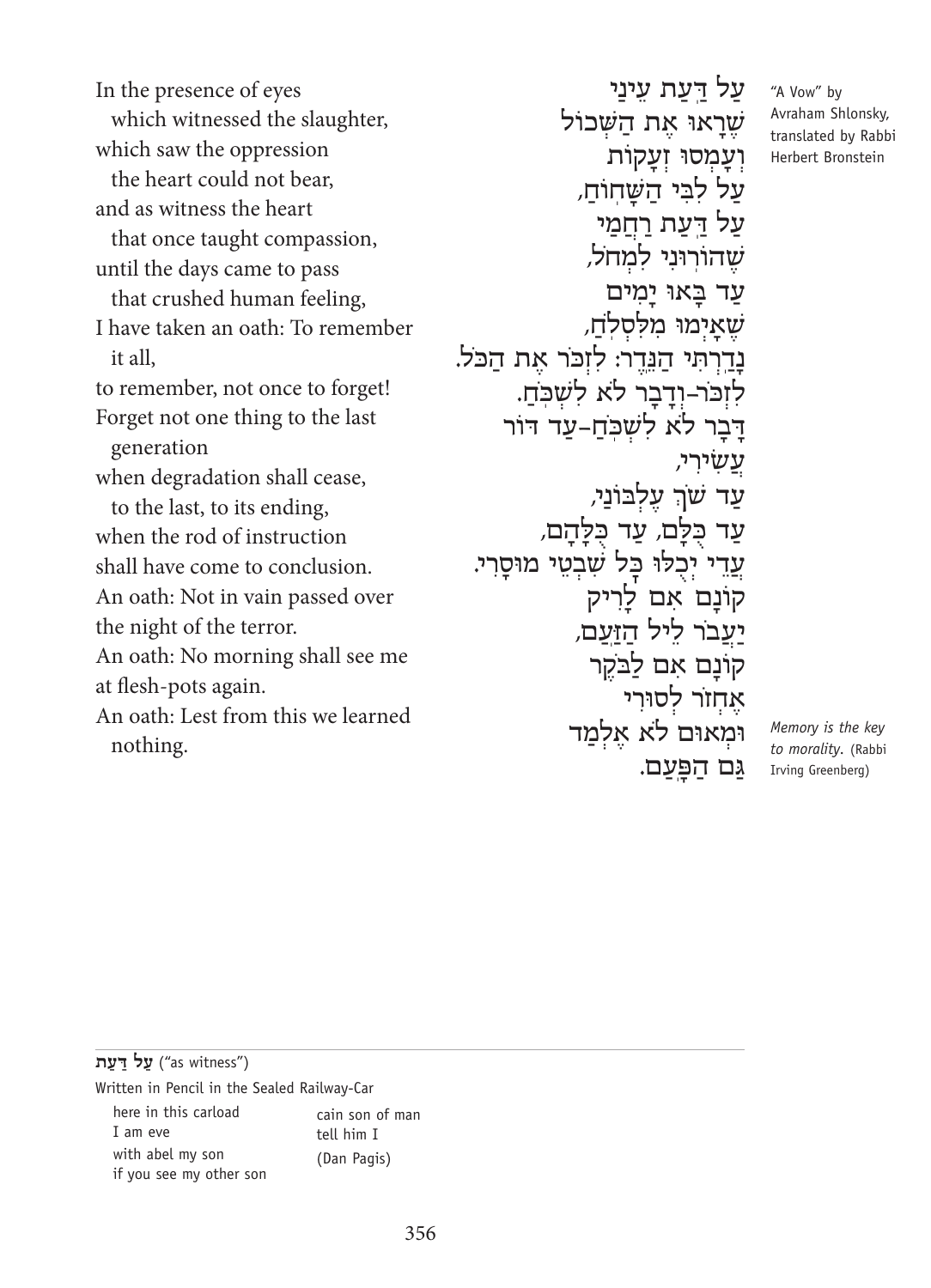#### **יזכור In Memory of the Six Million**

Six candles are lit by the families of survivors.

I believe with perfect faith in the coming of the Messiah. And even if he be delayed, nevertheless, I believe. Nevertheless, I will await him, until that day, yet to come.

*All* rise.

O God, full of mercy, who dwells on high, grant perfect rest in Your sheltering Presence and in the lofty heights where the holy and pure shine like the brightness of the firmament, unto the souls of the Six Million. These men, women, and children were all holy and pure, yet for the sanctification of God's name they were killed, murdered, and slaughtered by the hands of the Nazi oppressors and those who aided them, may their names be obliterated. May their resting place be the Garden of Eden. May the Merciful One let them find eternal refuge beneath the shadow of Your wings, and let their souls be bound up in the bond of life everlasting. The Eternal One is their inheritance. May they rest in peace. And let us say: Amen.

From "The Thirteen Principles of Jewish Faith" by Rambam

אל מלא רחמים, שוֹכן במרוֹמים, המצא מנוּחה ּ נְכוֹנַה תַּחַת כַּנְפֵי הַשָּׁכִינַה*,* במעלות קדוֹשים וּטהוֹרים כּזֹהֹר הרקיע מזהירים, לְנִשְׁמוֹת רִבְבוֹת אַלְפֵי יִשְׂרָאֵל, אֲ נָשׁ ִ ים וְ נָשׁ ִ ים, יְ לָ דִ ים וִ ילָ דוֹת, כלם קדושים וּטהוֹרים, שְׁנֶּהֶרְגוּ וְנִשְׁחֲטוּ וְנִשְׂרְפוּ וְ שֵׁנֵּחְנִקוּ וְנִקְבְרוּ חַיִים עַל קִדּוּשׁ הַשֵּׁם*,* עַל יְדֵי הַצוֹרְרִים הַנַּאצִים וְעוֹזְרֵיהֶם, יִמַח שמם וזכרם, בעבוּר שאנוּ $\dot{w}$ מתפּללים לעלוּי נִשמוֹתיהם. בְּגַן עֵדֶן תְּהָא מְנוּחַתָם. לַכֶּן, בעל הרחמים יַסְתְירֵם בְּסֶתֶר כּנפיו לעוֹלמים, ויצרוֹר בִצרוֹר החיים את נשמוֹתיהם. יי הוּא נחלתם, וינוּחוּ בֹּשׁלוֹם על מִ שְׁ כְּ בוֹתֵ יהֶ ם. וְ נֹאמַ ר: **אָ מֵ ן.**

אֲנִי מַאֲמִין בֶּאֱמוּנַה שָׁלֶמַה בְּבִיאַת הַמָּשִׁיהַ. וְאַף עַל פּי ּשֶׁיִתְמַהָ*ּהֶ, עִם בָּל זֶה אֲנִי* מַאֲמִין, עִם כַּל זֶה אֲחַבֵּה לוֹ

בִּבָל יוֹם שֵׁיָ**ּ**בוֹא.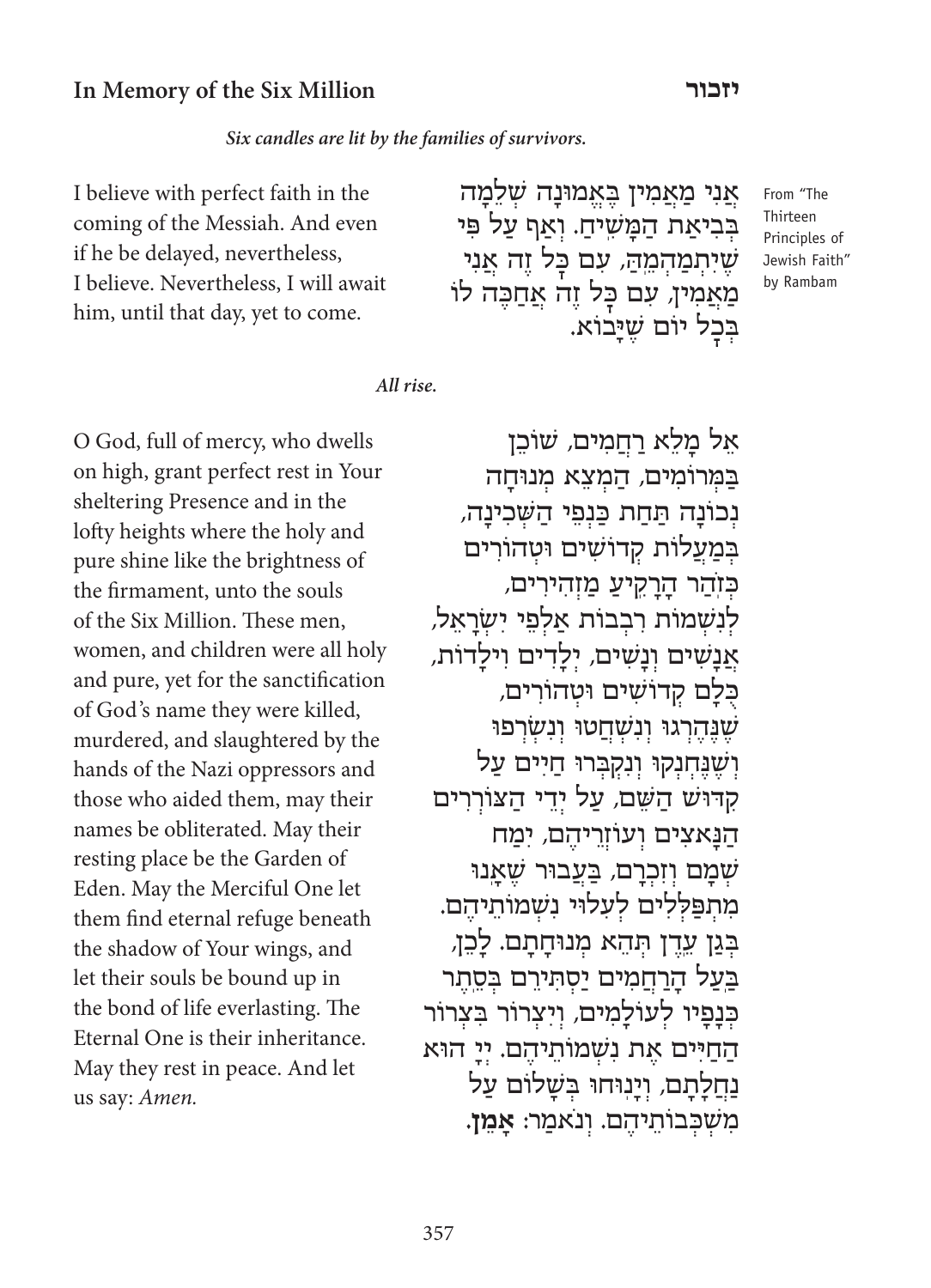## **קדיש יתום Kaddish s'Mourner**

Magnified and sanctified be the great name of the One by whose will the world was created. Amen. May God's sovereignty govern

our lives, and the life of the whole House of Israel, and let us say: Amen.

May God's great name be praised for all eternity.

Blessed and praised; glorified, exalted, and extolled; lauded, honoured, and acclaimed be the name of the Holy One, who is ever to be praised, far above all the blessings and songs of praise and consolations which human lips can utter, and let us say: Amen.

May the blessing and the promise of life come to us and all Israel, and let us say: Amen.

May the One who causes peace to reign in the high heavens cause peace to descend on us, and let us say: Amen.

("mourner's Kaddish") **קַדִּישׁ יַתוֹם** In the Jewish Synagogue at Newport

Our softened voices send us back again But mournful echoes through the empty hall: Our footsteps have a strange unnatural sound, And with unwonted gentleness they fall.

The weary ones, the sad, the suffering, All found their comfort in the holy place, And children's gladness and men's gratitude Took voice and mingled in the chant of praise.

יִתְגַּדַל וְיִתְקַדַ*'ש שְׁמֵ*ה רַבָּא. אַמֵן. בְּעַלְמַא דִּי־בְרַא כִרְעוּתֵה, וְיַמְלִיךְ מַלְכוּתֵה בְּחַיֵּכוֹן וּבְיוֹמֵיכוֹן וּבְחַיֵּי דְכַל בֵּית יִשְׂרָאֵל, בַעֲגַלַא וּבִ זְמַ ן קָ רִ יב, וְ אִ מְ רו:ּ אָ מֵ ן.

יְהֵא שְׁמֵה<sub>ֹ</sub> רַבְּא מְבָרַךְ לְעָלַם וּלְעַלְמֵי עַלְמַיָּא.

From Psalm 113:2, Daniel 2:20

יִתְּבְּרַךְ וְיִשְׁתַּבַּח, וְיִתְ<mark>פָּאַר</mark> וְ יִתְ רוֹמַ ם וְ יִתְ נַשֵּ ׂא, וְ יִתְ הַ דָּ ר וְיִתְעַלֶּה וְיִתְהַלָּל שְׁמֵה ּ א ְ הוּא, לְ עֵ ֽלָ דְ ּ קוּדְ שָׁ א, בְּ רִ יך מִן כַּל בִּרְכָתָא וְשִׁירָתָא, ֿ הָשְׁבְּחָתָא וְנֶחֱמָתָא דַּאֲמִירָן בְעַלְמָא, וְאִמְרוּ: אֲמֵן.

יְהֵא שָׁלַמַא רַבַּא מִן שְׁמַיַּא וְחַיִּים עַלֵינוּ וְעַל כַּל יִשְׂרָאֵל, וְ אִ מְ רו:ּ אָ מֵ ן.

עֹשׂה שַׁלוֹם בִּמְרוֹמִיו, הוּא יַעֲשֶׁה שַלוֹם עַלֵינוּ וְעַל כַּל יִשְרַאֲל, וְאִמְרוּ: אַמֵן.

The funeral and the marriage, now, alas! We know not which is sadder to recall; For youth and happiness have followed age, And green grass lieth gently over all.

Nathless the sacred shrine is holy yet, With its lone floors where reverent feet once trod. Take off your shoes as by the burning bush, Before the mystery of death and God.

(Emma Lazarus)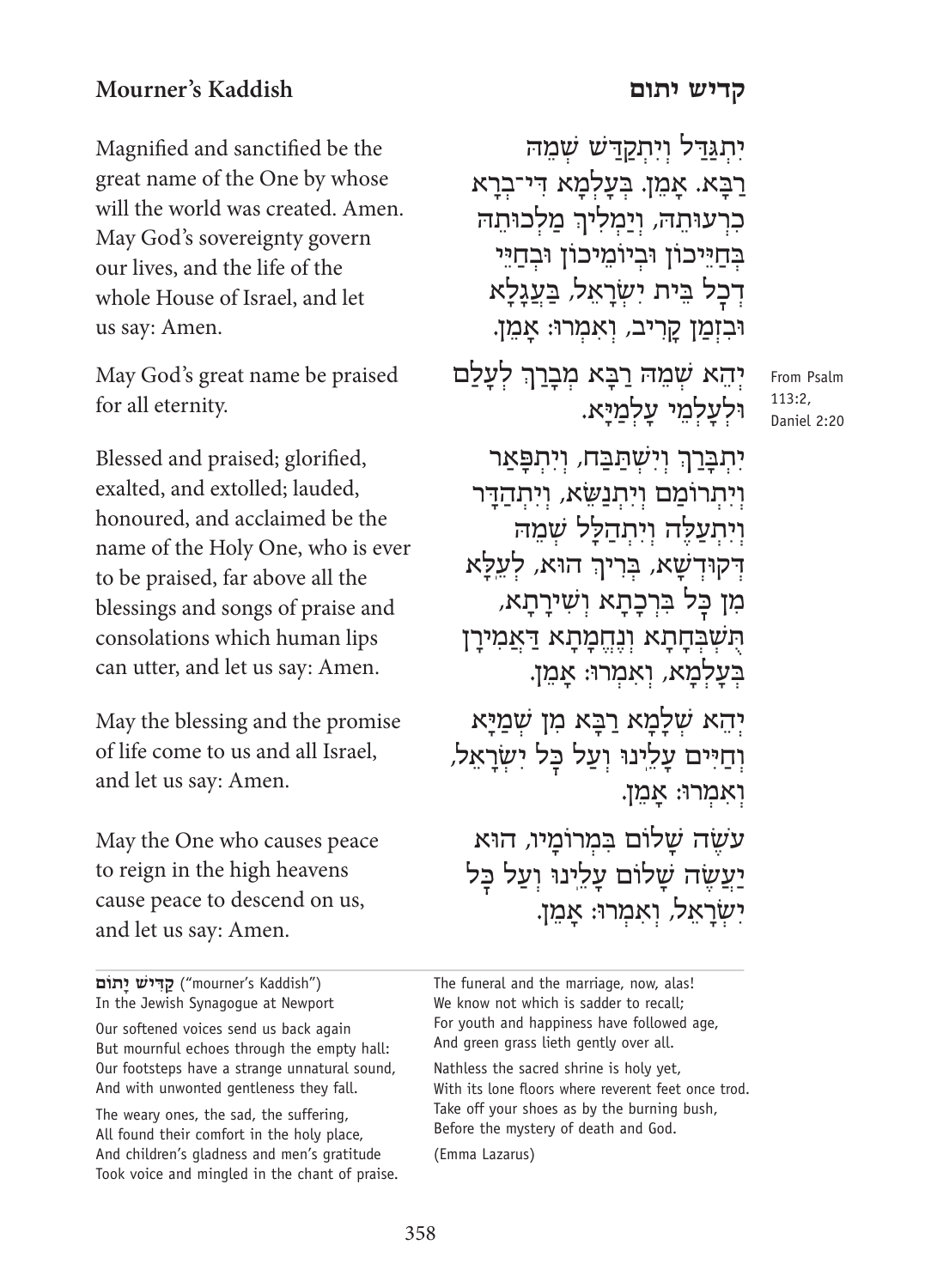$Yit-qa-dal$  ve yit·ka dash she mei ra ba. A mein. Be·al·ma di·ve·ra chir·u·tei, ve·yam·lich mal·chu·tei be·cha·yei·chon u·ve·yo·mei·chon u·ve·cha·yei de chol Beit Yis·ra·eil, ba·a·ga·la u·vi·ze·man ka·riv, ve·im·ru: A·mein.

Ye·hei she·mei ra·ba me·va·rach le·a·lam u·le·al·mei al·ma·ya.

Yit·ba·rach ve·yish·ta·bach ve·yit·pa·ar ve·yit·ro·mam ve·yit·na·sei ve yit ha dar ve yit aleh ve yit ha lal she mei de Ku de sha, be rich Hu, te·ei·la min kol bir·cha·ta ve·shi·ra·ta tush·be·cha·ta ve·ne·che·ma·ta  $da \cdot a \cdot mi \cdot ran$  be  $\cdot al \cdot ma$  ve  $\cdot im \cdot ru$ : A mein.

Ye·hei she·la·ma ra·ba min she·ma·ya ve·cha·yim a·lei·nu ve·al kol Yis·ra·eil, ve·im·ru: A·mein.

O·seh sha·lom bim·ro·mav, Hu ya·a·seh sha·lom a·lei·nu ve·al kol Yis·ra·eil, ve·im·ru: A·mein.

#### *All are seated.*

Words of Testimonial and Music of Memory may be included.

fthe life of the whole וּבְחַיֵּי דְכָל בֵּית יִשְׂרַאֵל House of Israel") If the 614th commandment [i.e., Thou shalt not hand Hitler a posthumous victoryl is binding upon the authentic Jew, then we are, first, commanded to survive as Jews, lest the Jewish people perish. We are commanded, second, to remember in our very quts and bones the martyrs of the Holocaust, lest their memory

perish. We are forbidden, thirdly, to deny or despair of God, however much we may have to contend with Him, lest Judaism perish. We are forbidden, finally, to despair of the world as the place which is to become the Kingdom of God, lest we help make it a meaningless place in which God is dead or irrelevant and everything is permitted. (Rabbi Emil Fackenheim)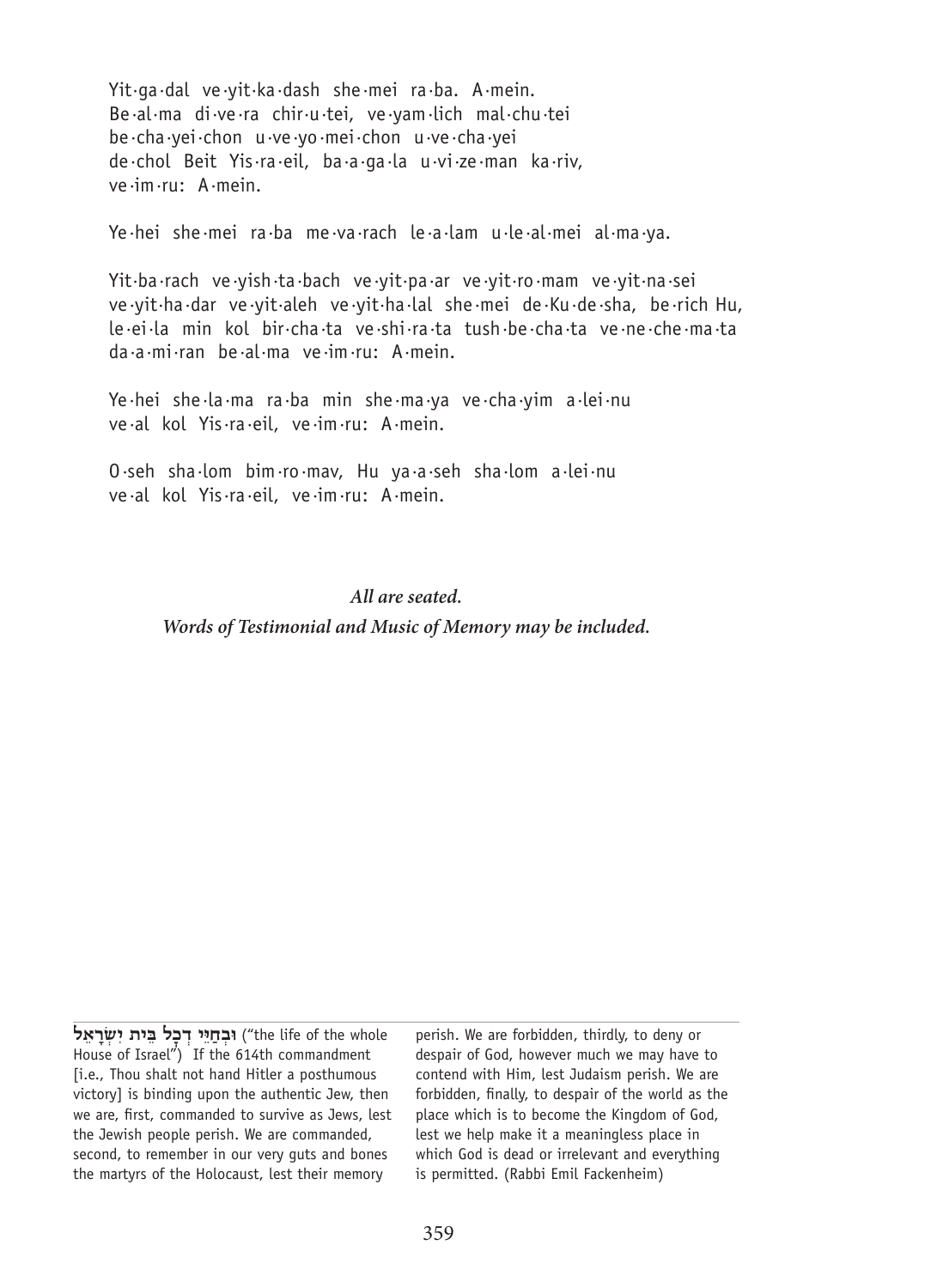"Take comfort, take comfort, My people," says your God.

This I call to mind, and therefore do I have hope.

God will swallow up death once and for all! The Eternal God will wipe the tears from every face and remove from all the earth the reproach laid upon our People.

*Thus says the Eternal: "Hold back your voice from weeping, your eyes from tears! For your labour shall* have its reward," says Adonai. "There is hope for your future," says *the Eternal God.* 

You must not say that you now walk the final way, Because the darkened heavens hide the blue of day. The time we've longed for will at last draw near, And our steps, as drums, will sound that we are here!

From land all green with palms to lands all white with snow, We now arrive with all our pain and all our woe. Where our blood sprayed out and came to touch the land, There our courage and our faith will rise and stand.

Isaiah 40:1 Lamentations 3:21 25:8 Isaiah Jeremiah נַחֲמוּ נַחֲמוּ עַמִּי, יֹאמר אֱלֹהֵיכִם: זֹאת אַשִׁיב אֵל־לִבִּי, עַל־כֵּן אוֹחיל: ּ בִּלַּע הַמֲוֶת לָנֶצַח, וּמָחָה אֲדֹנַי יְהוַׂה דִּמְעַה מֵעַל כַּל־פַּנִים. וְחֵרִפַּת עַמוֹ יַסְיר מִעַל כַּל־הָאֲרֶץ, כִּי יְהוַה דִּבֵּר: ֧֧֖֧֚֚֝֝֬<u>֚</u>

כֹּה אַמַר יְהוַה: מִנְעַי קוֹלֵךְ .<br>מִבֶּֽכִי, וְעֵינַיָךְ מִדִמְעָה! ּכִּי יֵשׁ שֶבָר לִפְעָלָ<u>ת</u>ְךָ, נְאָם־יְהוָה: וְיֵש־תִּקְוָה .<br>לְאַחֲרִיתֵך, נְאָם־יְהֹנָה:

זאַג ניט קיינמאַל אַז דו גייסט דעם לעצטן וועג, ווען הימלען בלײַ ענע פאַרשטעלן בלויע טעג. ווײַל קומען וועט נאַך אונדזער אויסגעבענקטע שעה, ּ וועט אַ פּויק טאַן אונדזער טראַט: מיר זײַנען דאַ! פון גרינעם פּאַלמען־לאַנד ביז ווײַ סן לאַ נד פון שניי, מיר זײַ נען דאָ , מיט אונדזער פּ ײַ ן, מיט אונדזער וויי. און וווּ בעפאַ לן ס'איז אַ שפריץ פון אונדזער בלוט, וועט אַ שפּראַץ טאַן אונדזער גבורה, אונדזער מוט.

31:16a,17a

"Partisan's Song" by Hirsch Glik

 so and ,lives God") hope is there ("**ּ יֵ שׁ ת ִ קְ וָ ה** does religion, so long as there whispers that "still small voice" within, which no mortal tyrant or fiendish ruler can ever really stifle, that unquenchable, irresistible, undying voice

of true religion which so softly, yet so sternly enjoins: "Let justice flow forth as water and righteousness as a never-failing stream." (Rabbi Maurice Eisendrath)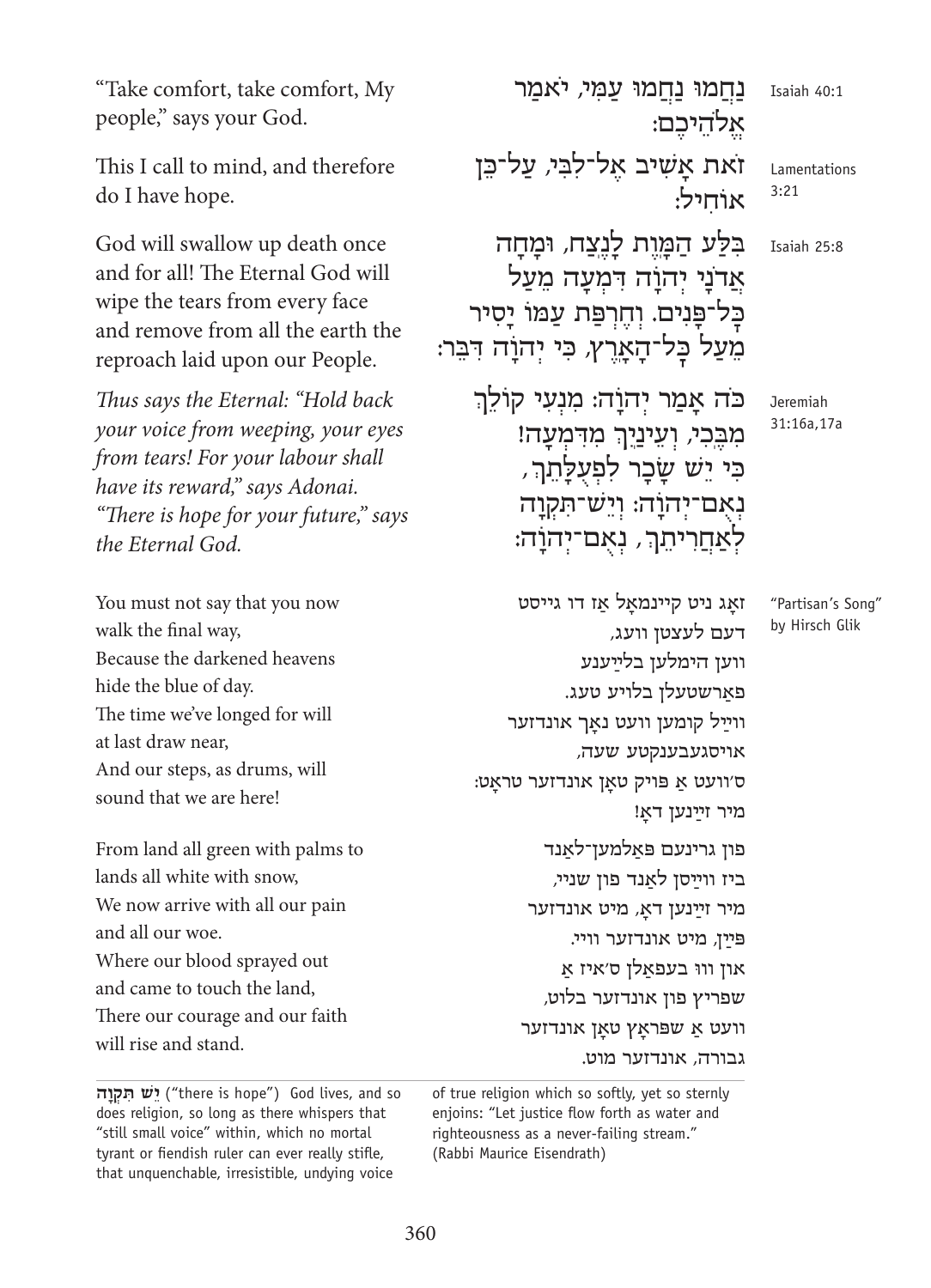A hundred generations of victims and martyrs and still their blood cries out from the earth, from the unmarked graves at Dachau, at Buchenwald, at Babi Yar, at Auschwitz....

What can we say? What can we do? How to bear the unbearable, or accept what life has brought to our people? They lived with faith. Not all, but many. And, surely, many died with faith: faith in God, in life, in the goodness that even flames cannot destroy. May we now find a way to the strength of that faith.

They have left their lives to us: let a million prayers rise whenever Jews gather; let a million candles glow against the darkness of these unfinished lives.

*Please* rise.

### *(The Legacy (read by descendants of survivors)*

- WE TAKE THIS OATH! We take it in the shadow of flames with tongues that scar the soul of our People. We vow in the name of dead parents and children; we vow with our sadness tucked away, our faith renewed; we vow, we shall never let the sacred memory of our perished Six Million be scorned or erased.
- WE SAW THEM hungry and afraid. We saw them rush to battle. We saw them in the loneliness of night, true to their faith. At the threshold of death, we saw them. We heard their silence, merged their tears with our own. Deportations, executions, mass graves, death camps; mute prayers, cries of revolt, desperation, torn scrolls; cities and towns, villages and hamlets; the young, the old, the rich, the poor; ghetto fighters and partisans, scholars and messianic dreamers; ravaged faces, fists raised. Like clouds of fire, all have vanished.
- WE TAKE THIS OATH! Vision becomes word, to be handed down from father to son, from mother to daughter, from generation to generation.
- REMEMBER and BLOT OUT what the Nazi killers and their accomplices did to our People. Remember them with rage and contempt. Remember what an indifferent world did to us and to itself! Remember the victims with pride and with sorrow. Remember also the deeds of the righteous Gentiles, who are forever a blessing to humanity.

Adapted from The Legacy and ,*Acceptance* composed in Yiddish by Elie Wiesel, originally read at the concluding ceremony of the World Gathering of Jewish Holocaust Survivors at the Kotel in Jerusalem, 1981